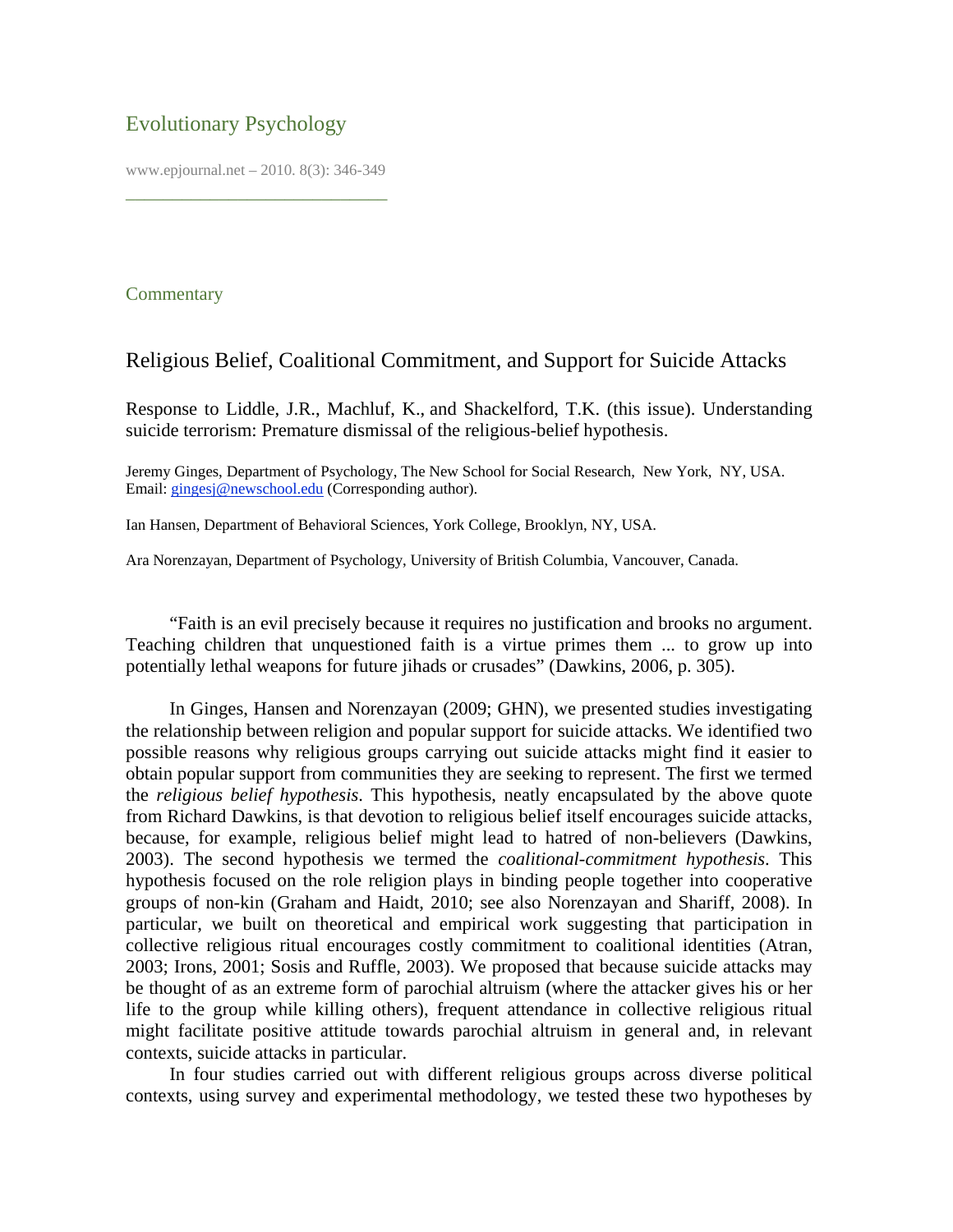investigating the extent to which frequency of prayer (as an index of religious devotion) and frequency of attendance at mosque, synagogue temple or church predicted support for suicide attacks (in Studies 1, 2 and 3) and parochial altruism more generally (in Study 4). While prayer frequency proved a reliable index of devotion to religious belief, it did not independently predict either support for suicide attacks (in Studies 1 and 2) or endorsement of parochial altruism (in Study 4). In contrast, attendance in places of collective religious ritual strongly predicted support for suicide attacks or parochial altruism in all studies whether this independent variable was measured or manipulated.

Since frequency of attendance at sites of collective religious ritual always strongly predicted support for suicide attacks but frequency of prayer never did, we concluded that our results strongly supported the coalitional commitment hypothesis, but failed to support the religious belief hypothesis. We also argued that this more broadly implies that any relationship between religion and suicide attacks may be independent of devotion to specific religious creeds and instead is a function of the way religions help to bind people together into communities of parochial altruists.

Liddle, Machluf and Shackelford (LMS; this issue) comment on our findings, suggesting that there may be more to the religious belief hypothesis than we allow in GHN. LMS do not dispute our results, but they worry that the strength of our claims may deter other researchers from investigating the hypothesis further, and argue for different methods of testing the hypothesis. In particular, they suggest that an important test of the religious belief hypothesis would be an investigation of the relationship between endorsement of specific religious beliefs (e.g., the afterlife) and support for suicide attacks. Below we respond to their comments and offer suggestions of our own.

As LMS note, we did not investigate the relationship between specific religious beliefs such as belief in the afterlife, and support for suicide attacks. Our reasoning is as follows: devotion to a religion typically involves a general endorsement of the core beliefs and values of that religion, such as monotheism or the existence of an afterlife. In this way, measures of devotion to Islam should account for the influence of belief in the afterlife on support for suicide attacks. That said, we encourage research on this topic and for those who wish to conduct further empirical tests of the relationship between religious belief and support for suicide attacks, we would like to offer some advice.

First, people may manufacture *post hoc* rationales for their support for violent attacks on others just as they often manufacture rationales for moral decisions (Haidt and Bjorklund, 2008), or other behaviors (Nisbett and Wilson, 1977). Insurgent political violence has been conducted in the name of any number of beliefs, including religion, human rights, freedom, and preferred forms of economic organization (Ginges, 1997). That these various rationales are employed does not tell us whether the beliefs themselves—the tenets of religion, democracy, or freedom—actually cause people to go to war, or whether they are merely epiphenomenal *post hoc* rationales to justify intergroup violence. Therefore, further tests of the religious belief hypothesis ought to measure degree of belief independently of justifications in the context of intergroup violence.

To retest the belief hypothesis empirically one needs to do so in a manner that does not measure independent and dependent variables that are so close in meaning as to make relationships between these variables entirely unsurprising—or tautological. Thus, we do not advise that one should use belief in martyrdom or belief in the duty to kill infidels as predictors of support for suicide attacks, as LMS suggest. This approach may produce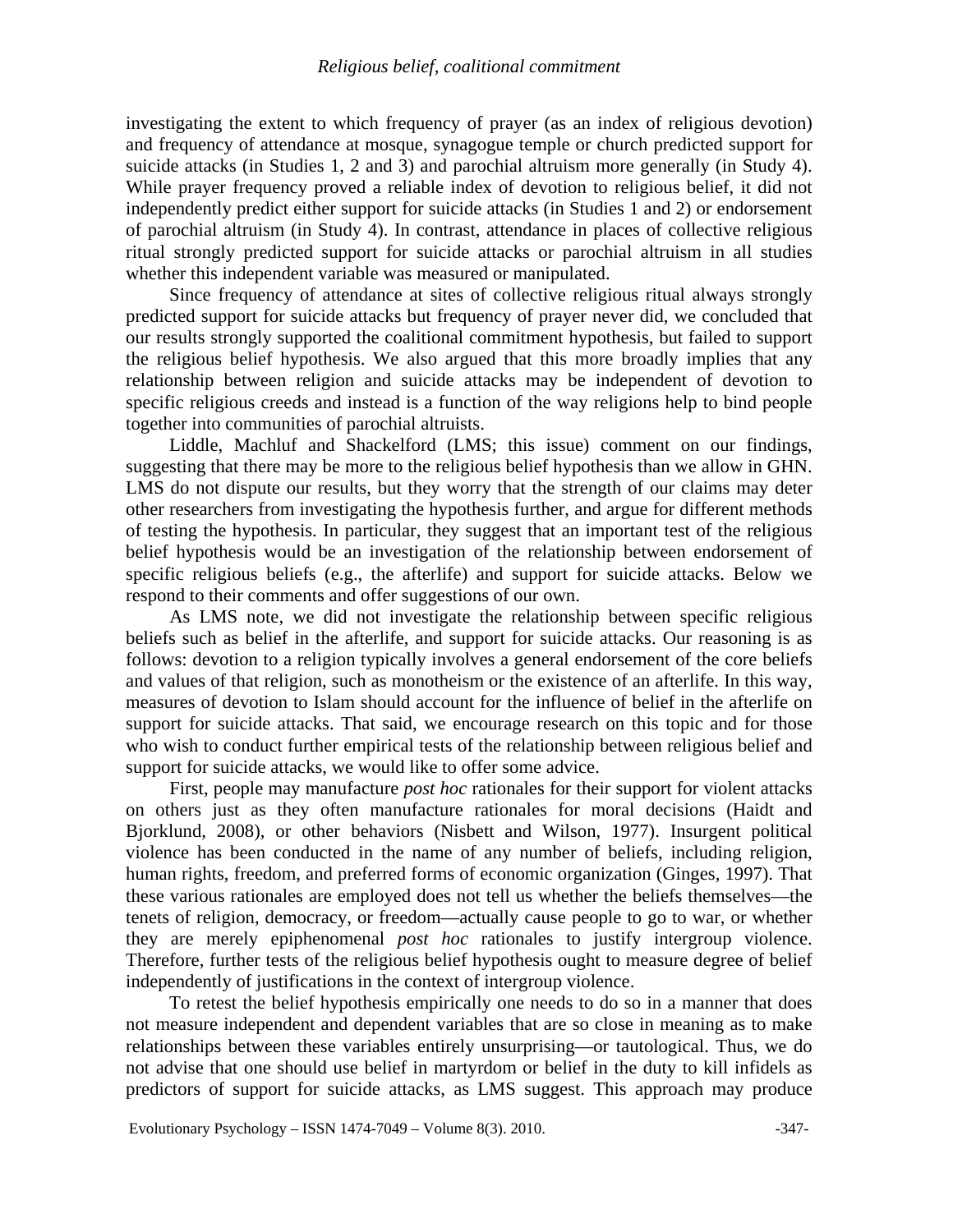positive correlations, but they would be trivial. Of course those who believe in martyrdom are more likely to support martyrdom; likewise, those who believe it is a moral obligation to kill are more likely to support killing. We accept as an obvious fact that religious Muslims who support suicide attacks are also more likely than religious Muslims who do not support suicide attacks to believe that Islam supports such attacks. A less trivial question—and the question we addressed in our research—was whether it is devotion to a specific religious belief system (e.g., Islam, Christianity, or Judaism) that drives such support. It seems critical then that the religious beliefs to be measured should be beliefs defined by the religions concerned as core beliefs.

Related to this last point, a third critical issue in testing the religious belief hypothesis is that there is often very little variance in core religious beliefs in many of the populations one might be most interested in sampling. For example, Islam's most fundamental belief is that there is no God but God and Muhammad is his messenger. Not only is this the central belief (the *Shahadah*) of Islam, but to hold such a belief implies endorsement of the canon of Islamic beliefs more generally. While this would seem a good candidate for a predictor variable to test the religious belief hypothesis, the belief does not vary much in the populations concerned. For example, in multiple surveys of Palestinians we have asked participants to rank order how important different "virtues" are—including the "Belief that Allah is the one true God and Muhammad is his prophet". This belief is ranked as the most important by more than 95% of the population in each survey. Similarly, there is likely little variance in afterlife beliefs in highly religious populations of interest, and therefore this variable is difficult to test empirically tested. To give another example, we interviewed students in four Indonesian madrasas (religious boarding schools), one of which, *Al-Islam*, was associated with *Jemmah Islamiya*. Students at *Al Islam* were highly radicalized, with a majority believing it was their duty to fight and kill non-Muslims. Yet religious beliefs did not predict such endorsement of violence as all students we sampled were extremely religious. For instance, almost all students in all schools believed it was very important for Indonesia to be ruled by Sharia (Ginges and Atran, 2009).

As we demonstrate in GHN, a tractable way to deal with these issues is to investigate devotion to the body of beliefs that make up a religion in creative ways—by asking how important religion is to the lives of participants, or to measure religious devotion indirectly through prayer frequency, which we have found varies even in highly religious populations. In one study we found that a reminder of prayer in fact dampened support for a specific suicide attack, and in three other studies we found a lack of correlation between measures of devotion to a participant's religion and support for suicide attacks or parochial altruism. Thus, while we remain open-minded about whether religious belief is related to other forms of intolerance and violence (see, for example, Hansen and Norenzayan, 2006), regarding support for suicide attacks and related forms of parochial altruism, we have found little support for the validity of the religious belief hypothesis.

### **Received 19 June 2010; Accepted 21 June 2010**

### **References**

Atran, S. (2003). Genesis of suicide terrorism. *Science, 299*, 1534-1539. Dawkins, R. (2006). *The God delusion*. New York: Houghton Mifflin Harcourt.

Evolutionary Psychology – ISSN 1474-7049 – Volume 8(3). 2010. -348-